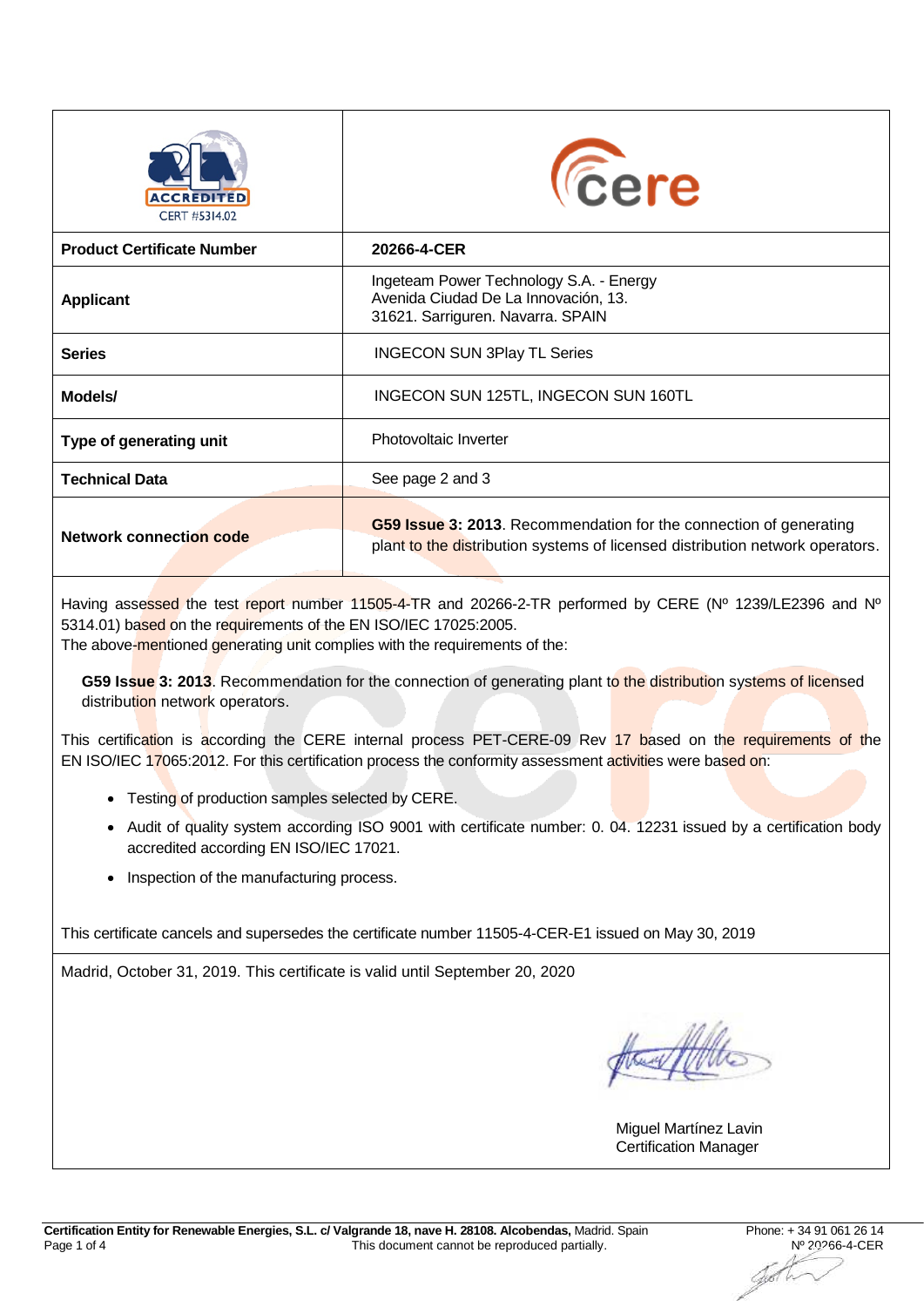



**Technical data**

**125TL**

| <b>DC INPUT</b>               |                                                 |                                                         |                                     |                                                  |                                             |  |  |  |  |  |
|-------------------------------|-------------------------------------------------|---------------------------------------------------------|-------------------------------------|--------------------------------------------------|---------------------------------------------|--|--|--|--|--|
| Recommended PV-Power          | 86.4 - 122 kWp                                  | 103 - 145 kWp                                           | 129-182 kWp                         | 136 - 192 kWp                                    |                                             |  |  |  |  |  |
| Voltage range MPP             | 570 - 1250 V                                    | 685 - 1250 V                                            | 860 - 1250 V                        | 900 - 1250 V                                     | 985 - 1250 V                                |  |  |  |  |  |
| Maximum Voltage               | 1500 V                                          |                                                         |                                     |                                                  |                                             |  |  |  |  |  |
| Max. DC Current               | 150 A                                           |                                                         |                                     |                                                  |                                             |  |  |  |  |  |
| Max. DC short-circuit Current | 195 A                                           |                                                         |                                     |                                                  |                                             |  |  |  |  |  |
| Inputs (STD / PRO)            | 1/20                                            |                                                         |                                     |                                                  |                                             |  |  |  |  |  |
| <b>MPPT</b>                   | 1                                               |                                                         |                                     |                                                  |                                             |  |  |  |  |  |
| <b>AC OUTPUT</b>              |                                                 |                                                         |                                     |                                                  |                                             |  |  |  |  |  |
| Rated Power @ rated Vac       | <b>84 kW</b>                                    | <b>100 kW</b>                                           | 125 kW<br>132 kW                    |                                                  | 144 kW                                      |  |  |  |  |  |
| Max. temperature @ rated P    | $50^{\circ}$ C                                  |                                                         |                                     |                                                  |                                             |  |  |  |  |  |
| Max. Current                  | 121 A                                           |                                                         |                                     |                                                  |                                             |  |  |  |  |  |
| Rated Voltage                 | 400 V                                           | 480 V                                                   | 600 V                               | 630 V                                            | 690 V                                       |  |  |  |  |  |
| Frequency                     | 50 / 60 Hz                                      |                                                         |                                     |                                                  |                                             |  |  |  |  |  |
| Power Factor                  | 1                                               |                                                         |                                     |                                                  |                                             |  |  |  |  |  |
| Power Factor adjustable       | Yes. Smax=84<br>kVA<br>$Qmax=50$<br><b>kVAR</b> | Yes. Smax=100<br><b>kVA</b><br>$Qmax=60$<br><b>kVAR</b> | Yes. Smax=125 kVA<br>$Qmax=75$ kVAR | Yes. Smax=132<br><b>kVA</b><br>$Qmax=79$<br>kVAR | Yes. Smax=144<br><b>kVA</b><br>Qmax=86 kVAR |  |  |  |  |  |
| <b>THD</b>                    | $<$ 3%                                          |                                                         |                                     |                                                  |                                             |  |  |  |  |  |

Jøb W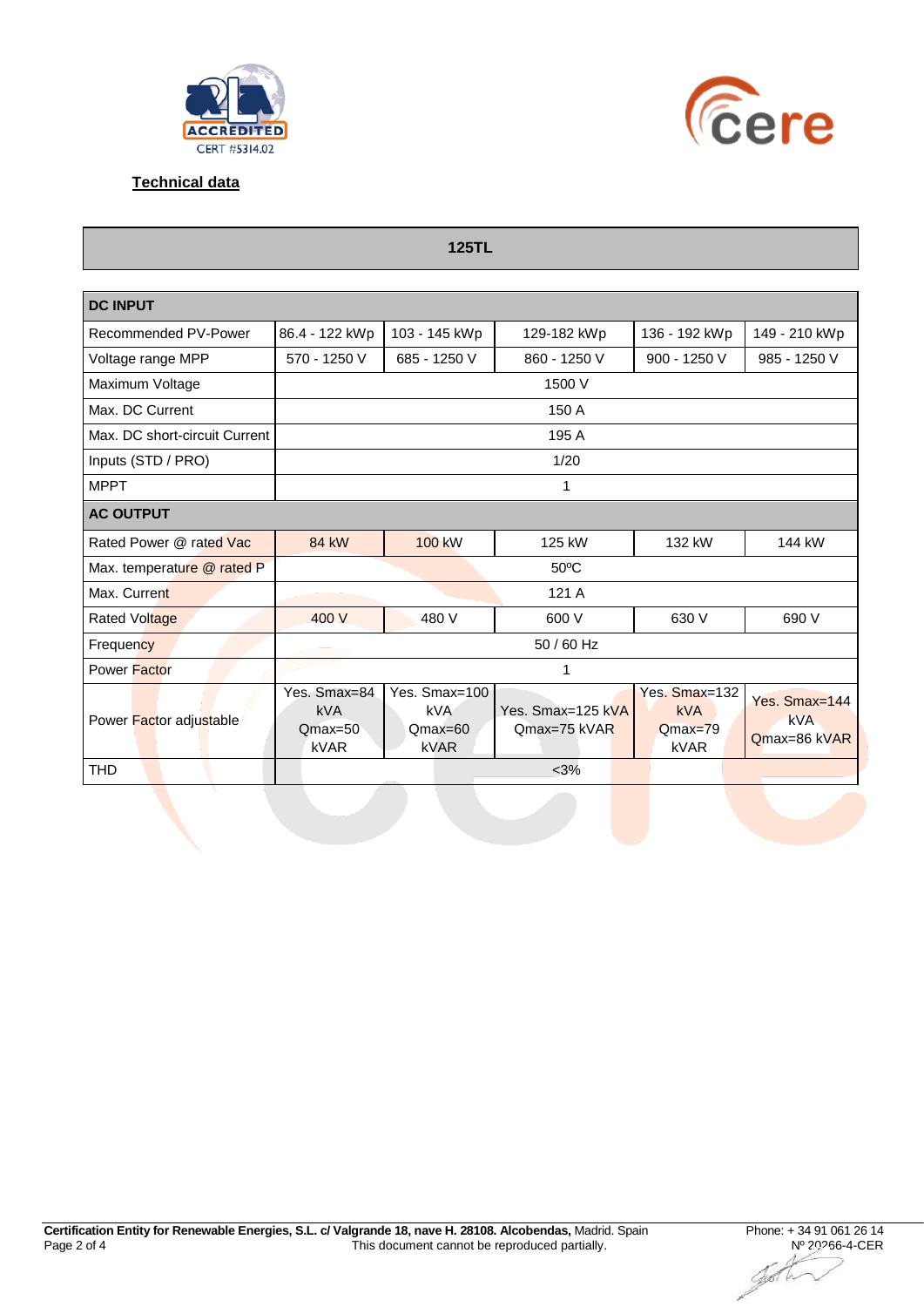



## **160TL**

| <b>DC INPUT</b>                      |                              |                               |                                     |                                |                                  |                               |  |  |  |
|--------------------------------------|------------------------------|-------------------------------|-------------------------------------|--------------------------------|----------------------------------|-------------------------------|--|--|--|
| Recommended PV-Power                 | 95-136 kWp                   | 113-162.5 kWp                 |                                     | 141-203 kWp 148 - 213 kWp 1    | 53.5-220 kWp                     | 162-233.5 kWp                 |  |  |  |
| Voltage range MPP                    | 570 - 850 V                  | 685 - 1000 V                  | 860-1250 V                          | 900 - 1250 V                   | 928 - 1250 V                     | 985 - 1250 V                  |  |  |  |
| Maximum Voltage                      | 1500 V                       |                               |                                     |                                |                                  |                               |  |  |  |
| Max. DC Current                      | 200 A                        |                               |                                     |                                |                                  |                               |  |  |  |
| Max. DC short-circuit Current        | 250 A                        |                               |                                     |                                |                                  |                               |  |  |  |
| Inputs (STD / PRO)                   | 1/20                         |                               |                                     |                                |                                  |                               |  |  |  |
| <b>MPPT</b>                          | 1                            |                               |                                     |                                |                                  |                               |  |  |  |
| <b>AC OUTPUT</b>                     |                              |                               |                                     |                                |                                  |                               |  |  |  |
| <b>Rated Power</b><br>25°C/40°C/50°C | 92.8 kW/85.9<br>kW/83.8 kW   | 111.4 kW/103.1<br>kW/100.6 kW | 139.3<br>kW/128.9<br>kW/125.8<br>kW | 146.2<br>kW/135.3<br>kW/132 kW | 150.9<br>kW/139.6<br>kW/136.2 kW | 160.1 kW/148.2<br>kW/144.6 kW |  |  |  |
| Max. Current<br>25°C/40°C/50°C       | 134 A/124 A/121 A            |                               |                                     |                                |                                  |                               |  |  |  |
| <b>Rated Voltage</b>                 | 400 V                        | 480 V                         | 600 V                               | 630 V                          | 650 V                            | 690 V                         |  |  |  |
| Frequency                            | 50 / 60 Hz                   |                               |                                     |                                |                                  |                               |  |  |  |
| <b>Power Factor</b>                  | 1                            |                               |                                     |                                |                                  |                               |  |  |  |
| Power Factor adjustable              | Yes, 0.8-1 (leading/lagging) |                               |                                     |                                |                                  |                               |  |  |  |
| <b>THD</b>                           | $<$ 3%                       |                               |                                     |                                |                                  |                               |  |  |  |

Jø1 Tr.